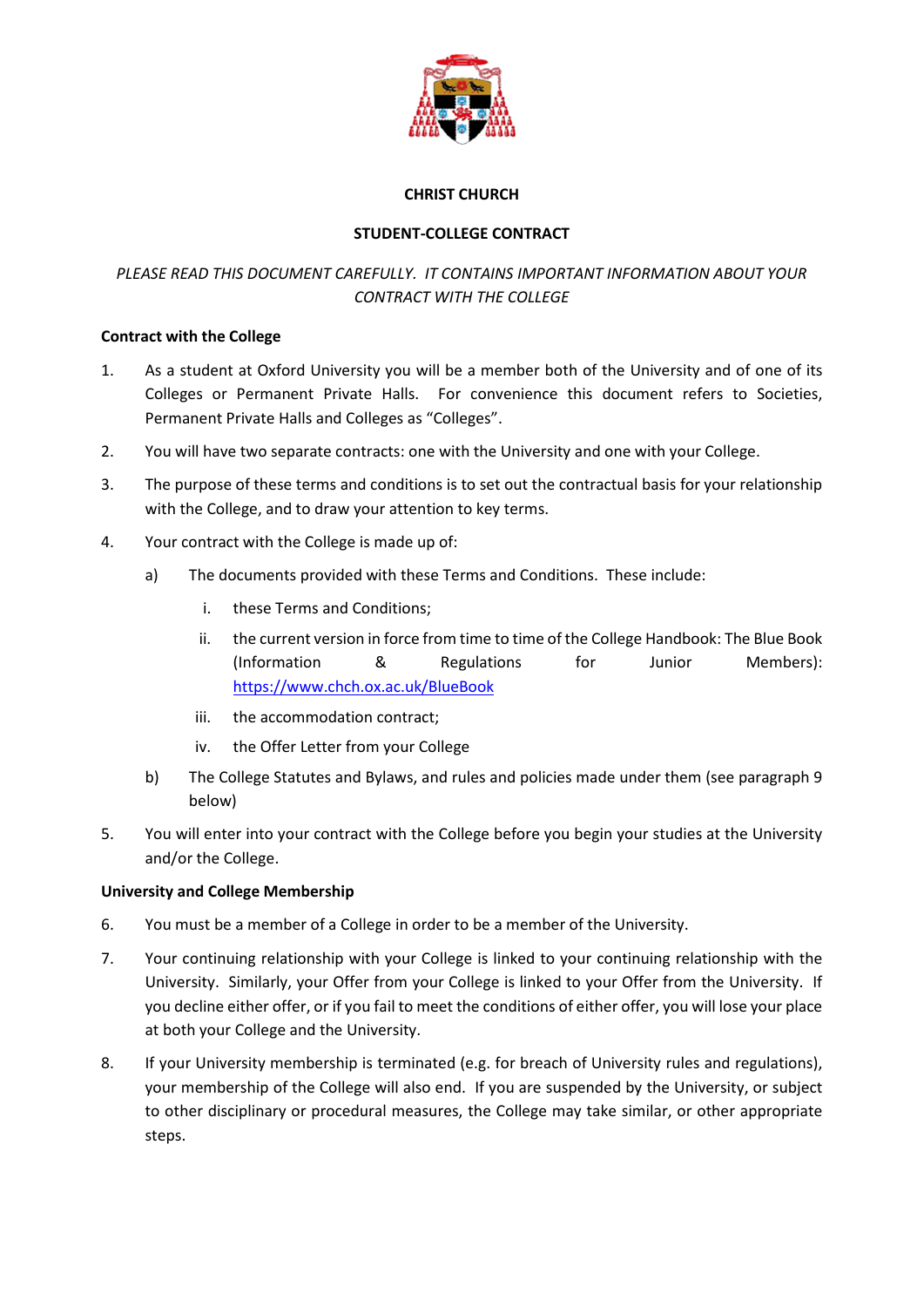#### **College Statutes, ByLaws and Policies**

- 9. By entering into this contract you agree to comply with the College Statutes and Bylaws as amended from time to time and with the College Rules, Regulations and Codes of Policy, Practice and Procedure which are made under them. Links to these are set out at https://www.chch.ox.ac.uk/policies. They include:
	- a) The College's Handbook: https://www.chch.ox.ac.uk/BlueBook. This sets out behaviour which is considered unacceptable by students and which may result in disciplinary action.
	- b) Other regulations governing your relationship with the College concerning your studies, payment of fees and charges, residence, conduct and behaviour: examples are regulations relating to examinations, the ownership and exploitation of intellectual property, harassment, the use of IT and library facilities, health and safety issues and legislative requirements such as data protection.
	- c) The Student Responsibility Agreement ('SRA') setting out standards of behaviour required of you during any pandemic (including Covid-19), epidemic or local health emergency, which you are all required to comply with as a condition of being permitted access to in-person teaching and facilities. The term 'SRA' includes any University code of behaviour or similar requirement, as updated from time to time, which sets out behaviour required of students during any pandemic, epidemic or local health emergency. The University will decide, before commencement of each academic year, whether an SRA is required. The University may also decide to put an SRA in place at any point if a pandemic, epidemic or local health emergency arises or has already arisen.
- 10. By entering into this contract you agree that the College may take disciplinary action against you for breach of its Statutes and Bylaws and the College Rules, Regulations and Codes of Policy, Practice and Procedure, including the Code of Discipline and the SRA. Such action would take place under the appropriate procedure and could result in sanctions including suspension or expulsion.

#### **Your Responsibilities**

- 11. You are required to comply with College rules on:
	- a) matters including, but not limited to, behaviour, IT usage, data protection and academic studies. You should refer to the College Handbook https://www.chch.ox.ac.uk/BlueBook.
	- b) fees and other charges being paid when they are due. You are responsible for any nonpayment even if your fees are being paid by a third party. The University sets out its annual fees as a single figure as this is easier for applicants and students; however you should note that this is a combined figure for both your University and College fees, which separately form the consideration for your separate University and College contracts. This means that you are paying a set amount of your fees to your College for College services and a set amount to the University for University services. The College will collect University fees and transmit them to the University. For more details contact student.fees@admin.ox.ac.uk.
	- c) any measures or instructions given by the College or the University to reduce risk of transmission of any illness or pandemic (including Covid-19). Without limiting that general obligation, reasonable measures may include an instruction by the University or the College not to return into residence or to a term time address, an instruction by the University or the College to leave residence or a term time address, imposing specific requirements regarding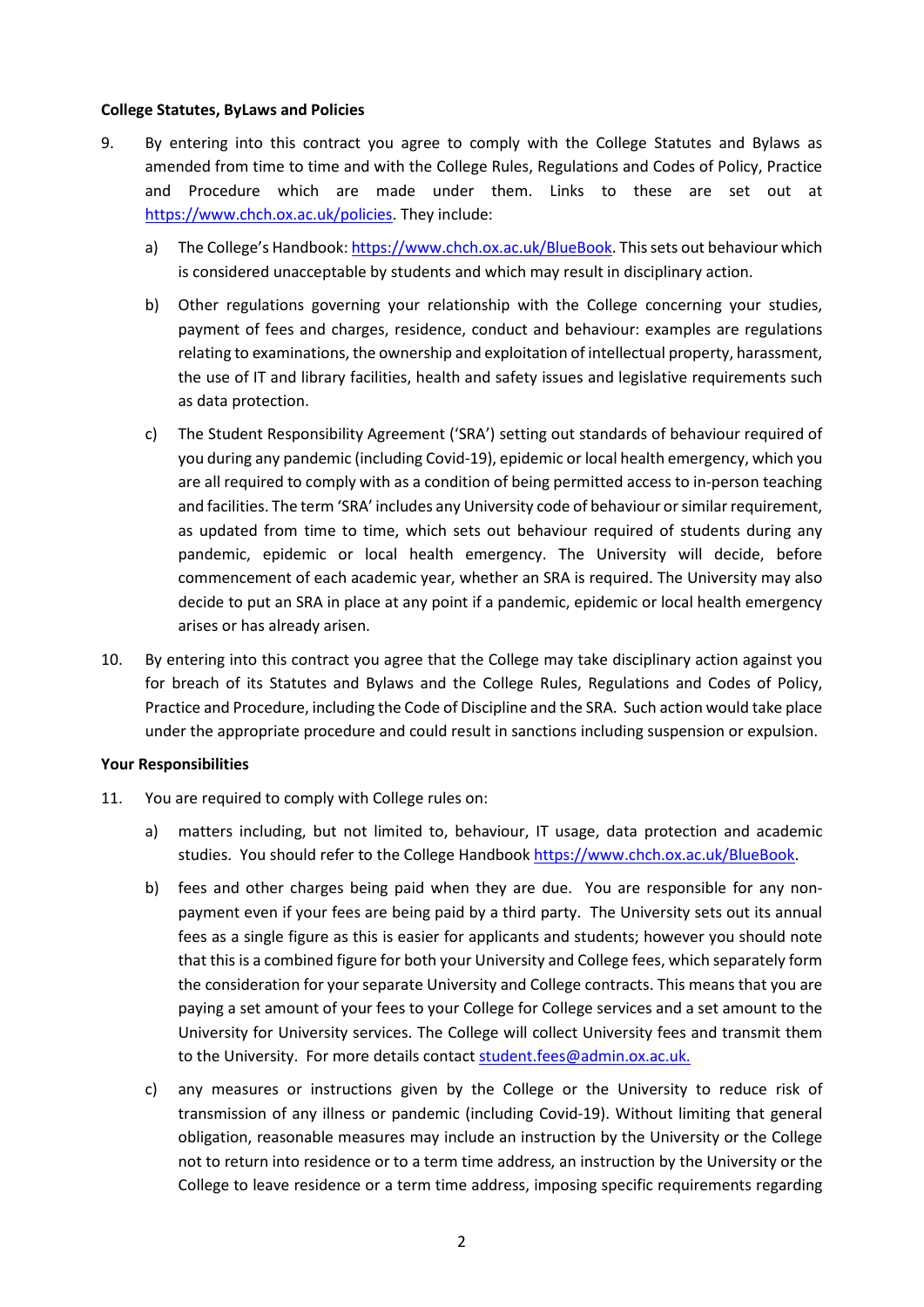personal protective equipment such as the wearing of masks, or specific safety measures such as use of sanitiser or distancing procedures. You must also immediately declare to the College if you have, or suspect you have, symptoms of Covid-19 and comply with any required health, testing, isolation or distancing measures or advice given. In applying such measures or instructions the College will take account of and adhere to its welfare policies in so far as it is reasonably practicable during the pandemic, epidemic or local health emergency.

d) obtaining an appropriate visa if necessary and abide by any visa conditions including maximum permitted working hours and the types of work allowed. Failure to do so may result in disciplinary sanctions in addition to any legal consequences. Support and information are available from Student Immigration and at http://www.ox.ac.uk/students/visa

#### **Teaching Arrangements**

- 12. The College will make provision for students as follows:
	- a) For undergraduate courses as it reasonably decides is necessary for their courses of study, taking account of any relevant departmental norms. Teaching may include tutorials, classes, seminars, and may be carried out by tutorial fellows or other fellows or lecturers of the College, or by any other persons considered by the College to be suitably qualified. Teaching provision for specialist options is subject to availability and may not be provided in all cases. Some teaching will be delivered by the department and this will vary between Colleges. Given the variation in courses of study, it is not possible to specify a minimum amount of teaching for undergraduates in all subjects.
	- b) For graduate courses (including research degrees) the College will provide such support as it reasonably decides to be necessary in connection with the pursuit of the relevant course.
- 13. Where a pandemic (including but not limited to Covid-19), epidemic or local health emergency necessitating measures to reduce risk of infection or illness arises or has already arisen, the College may make such changes as it reasonably deems necessary to comply with government or local authority regulations or guidance by those bodies or by Public Health England, and/or its own health and safety advice and/or to ensure the health and safety of staff, students and third parties and/or to respond to consequential staffing or resource constraints. Changes made or required by the University may be communicated through Colleges.
- 14. Examples of measures the College may take in such circumstances include:
	- a) Providing teaching, assessment or other services wholly or partly online or via other remote or virtual means;
	- b) Moving the location of teaching and/or restricting student numbers permitted to attend any location at one time (including restricting numbers at libraries or lectures);
	- c) Teaching at evenings, weekends or outside Full Term;
	- d) Requiring students to comply with:
		- i. social distancing measures;
		- ii. wearing of face-masks;
		- iii. wearing personal protective equipment;
		- iv. any other health and safety measures which the College deems necessary;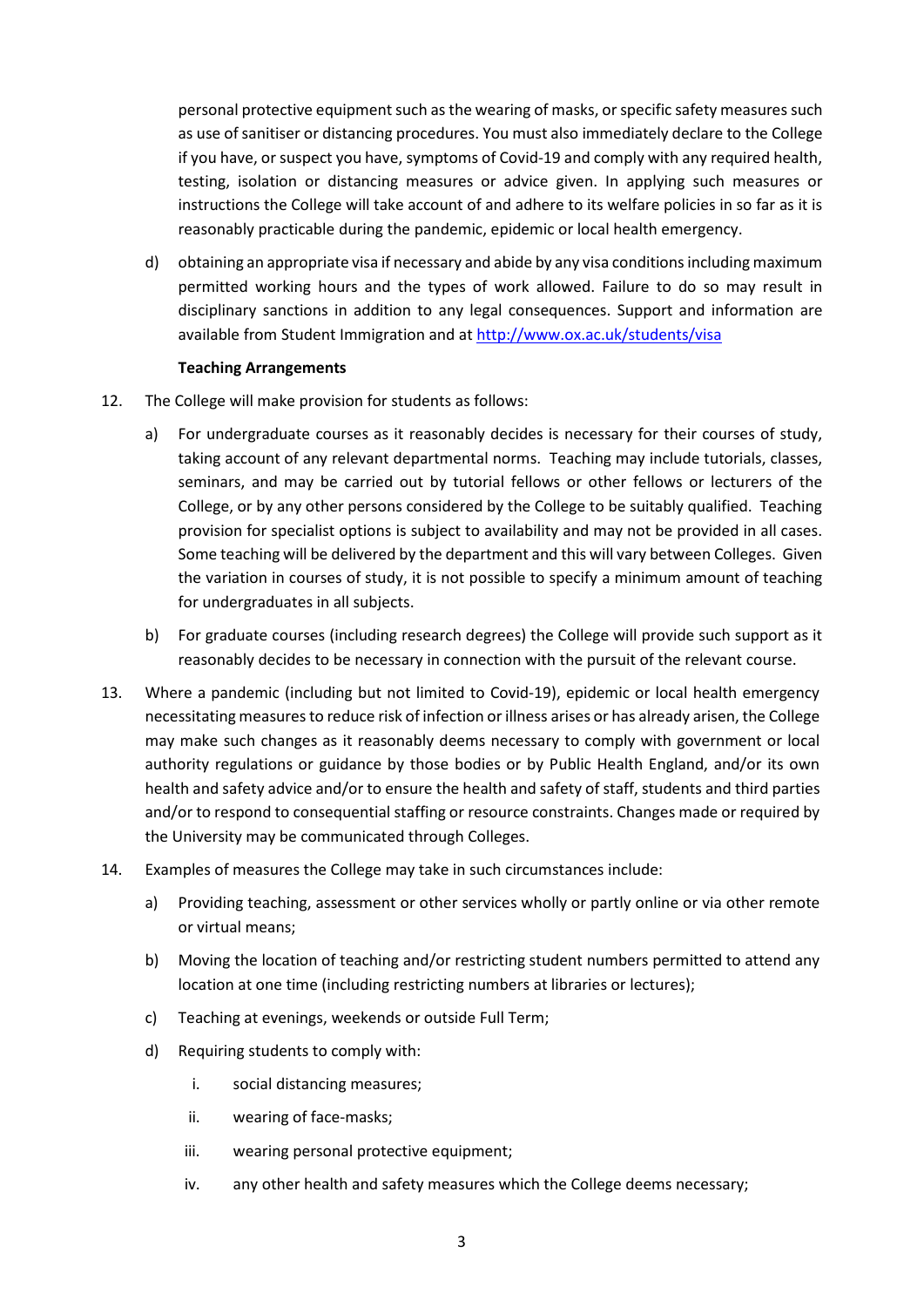- e) staggering attendance by students so that for part of the term you are not allowed physically to attend College;
- f) varying, limiting or cancelling any course content, or optional modules;
- g) varying, limiting or cancelling access to any University or College services or facilities;
- h) varying, limiting or cancelling any learning experiences that would, without such circumstances, normally happen face to face or in-person (e.g. work in laboratories, museums, studios, music facilities or via fieldwork or work-placement);
- i) varying, limiting, cancelling or putting in place measures to reduce the risk of any time due to be spent in education or paid work abroad (including the right to vary destinations for work or study abroad) as a mandatory or optional component of courses, including making changes as a result of health guidance or risk assessment applicable to overseas travel destinations and/or providing students with alternative educational provision. If a year abroad, or other placement, has to be cancelled entirely then this may include the right to move a student to a cognate degree course that does not include such a year abroad or placement.
- 15. No refunds, discounts, damages or waivers of course fees or other charges will be payable to you where changes or delays have resulted from, been caused by, or are in relation to a pandemic (including but not limited to Covid-19), epidemic or local health emergency necessitating measures to reduce risk of infection or illness or by compliance with guidance from Public Health England.

#### **Events beyond our control**

16. The College will not be in breach of its obligations under its contract with you, nor liable to you for any loss caused to you under its contract with you which results from events which are beyond the College's reasonable control, such as: pandemic (Covid-19 or otherwise), epidemic, a local health emergency necessitating measures to reduce risk of infection or illness, industrial action, acts of God, acts of terrorism, the unanticipated departure or absence of key members of College staff, or failure or delay by third party suppliers and subcontractors. In such circumstances the College will take reasonable steps to mitigate the impact on you and to restore teaching and services.

# **Library and IT Facilities**

17. Subject to clauses 13 and 14 above, the College will provide library and IT facilities in connection with your studies and on the conditions and at the times set out in the College Handbook or equivalent document, which may vary from time to time. Facilities may be withdrawn in the event of adverse circumstances beyond the control of the College. See the Blue Book for the College's IT regulations: https://www.chch.ox.ac.uk/BlueBook

#### **Accommodation and Meals**

- 18. Subject to clauses 13 and 14 above, the College will maintain a stock of residential accommodation that may be provided to you in connection with your studies and if so this will be provided on the terms and conditions and in accordance with the procedures set out in the College Handbook or equivalent document, and/or accommodation contract, which may vary from year to year. See the Blue Book for the College's accommodation regulations: https://www.chch.ox.ac.uk/BlueBook.
- 19. Subject to clauses 13 and 14 above, the College will provide meals on the terms and conditions set out in the College Handbook: https://www.chch.ox.ac.uk/BlueBook, which may vary from time to time.